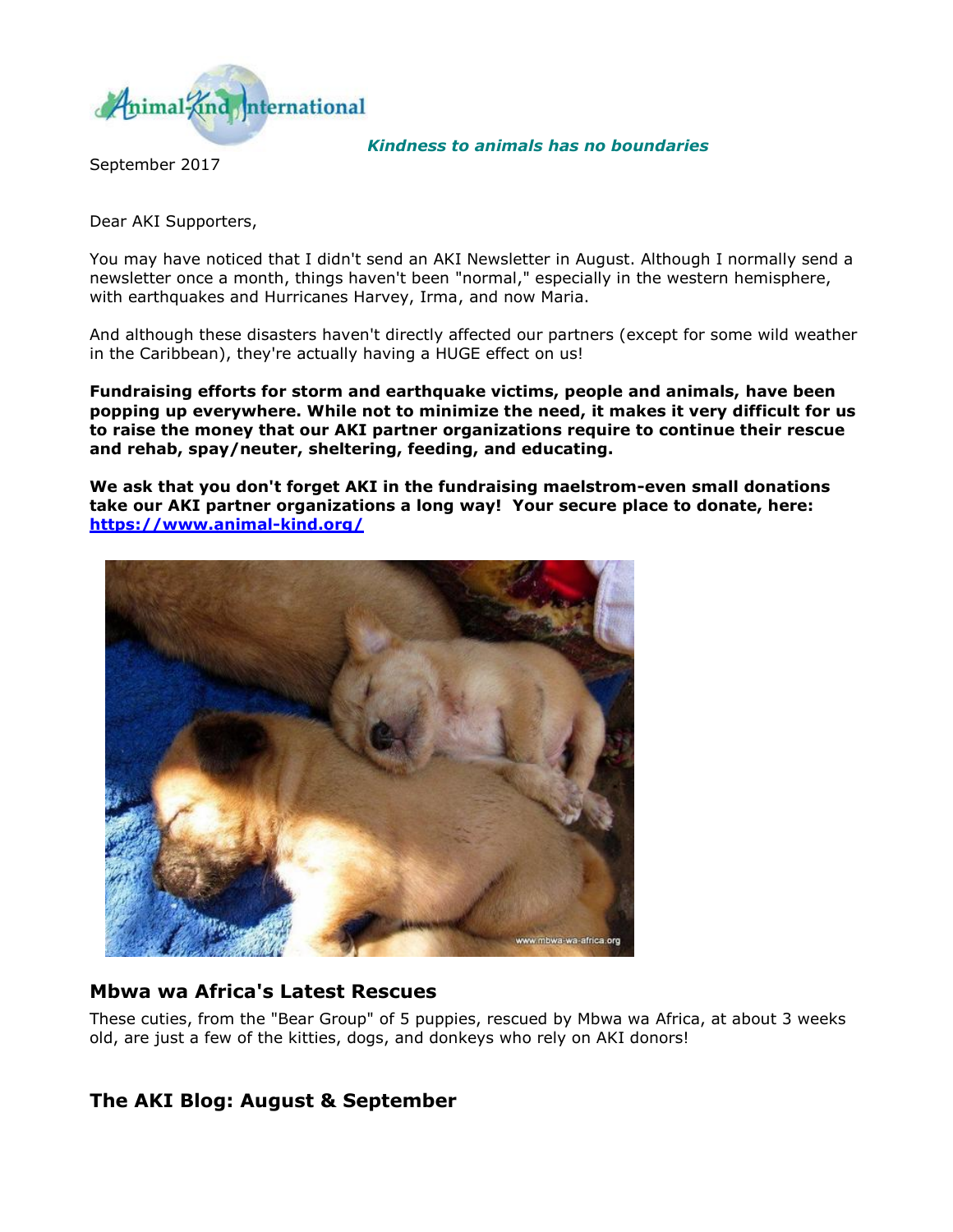As always, **our AKI Blog posts strive to keep you informed about how your donations are used by each of our partner organizations.** August-September AKI Blog posts on the AKI website, [https://www.animal-kind.org/aki-blog,](https://www.animal-kind.org/aki-blog) are:

- AKI donors help TAWESO rescue Dar es Salaam dogs
- Save the Animals-Armenia Update: August 2017
- Why & How we're helping Mbwa wa Africa's shelter in Arusha, Tanzania
- An early morning phone call leads to a string of rescues in Tegucigalpa (Helping Hands for Hounds of Honduras)
- Kingston Community Animal Welfare-Rescues Made Possible Thanks to AKI Donors
- Hope Sanctuary kitties are parasite-free thanks to AKI donors!

Through our AKI Blog, we also strive to keep you informed about animal welfare around the world. **Thanks to Carrie Spoores, who volunteers with Bahrain Strays, the AKI Blog has a fascinating, heartwarming article about animal welfare work in Bahrain:** 

 The Plight of Bahrain's Strays (see picture above of one of many dog packs in Bahrain that is fed, watered, and cared for by Bahrain Strays. These dogs lives on the streets, where they have to survive 100-110 deg F temperatures!)

# **AKI Support to the Uganda SPCA**

The Uganda SPCA uses AKI funds to cover rent, salaries, utilities (all of which keep USPCA Haven doors open!) and for rescue and rehab, vet care, and spay/neuter. **While the USPCA relies on AKI donors for operating funds, we're also raising money that will go toward the purchase of a larger plot of land where The Haven can move to and have the security of ownership. We're so excited about this piece of land (above is the general area, not the exact plot) that's come available!**

The land is being offered at a reasonable price (as far as Kampala land goes), but even that is way beyond anything AKI or USPCA has been able to raise. **In the build up to the holidays, we're going to work even harder to raise money to purchase this plot.** 

**And we'll be looking for others who want to help (peer to peer fundraising, crowdfunding, special events--all are possible). If you're able to donate to help the USPCA purchase land--we're SO grateful. If you're able to put a fundraising effort together--we WOULD LOVE YOUR HELP!** 

#### **We don't want this opportunity to pass us by! Donations are accepted (make sure you designate yours for USPCA land purchase) at this link:**

#### <https://www.animal-kind.org/uganda-aki>

or feel free to get in touch with me at karen@animal-kind.org to discuss fundraising campaigns. Wouldn't it be WONDERFUL to have a fully USPCA owned Haven?!